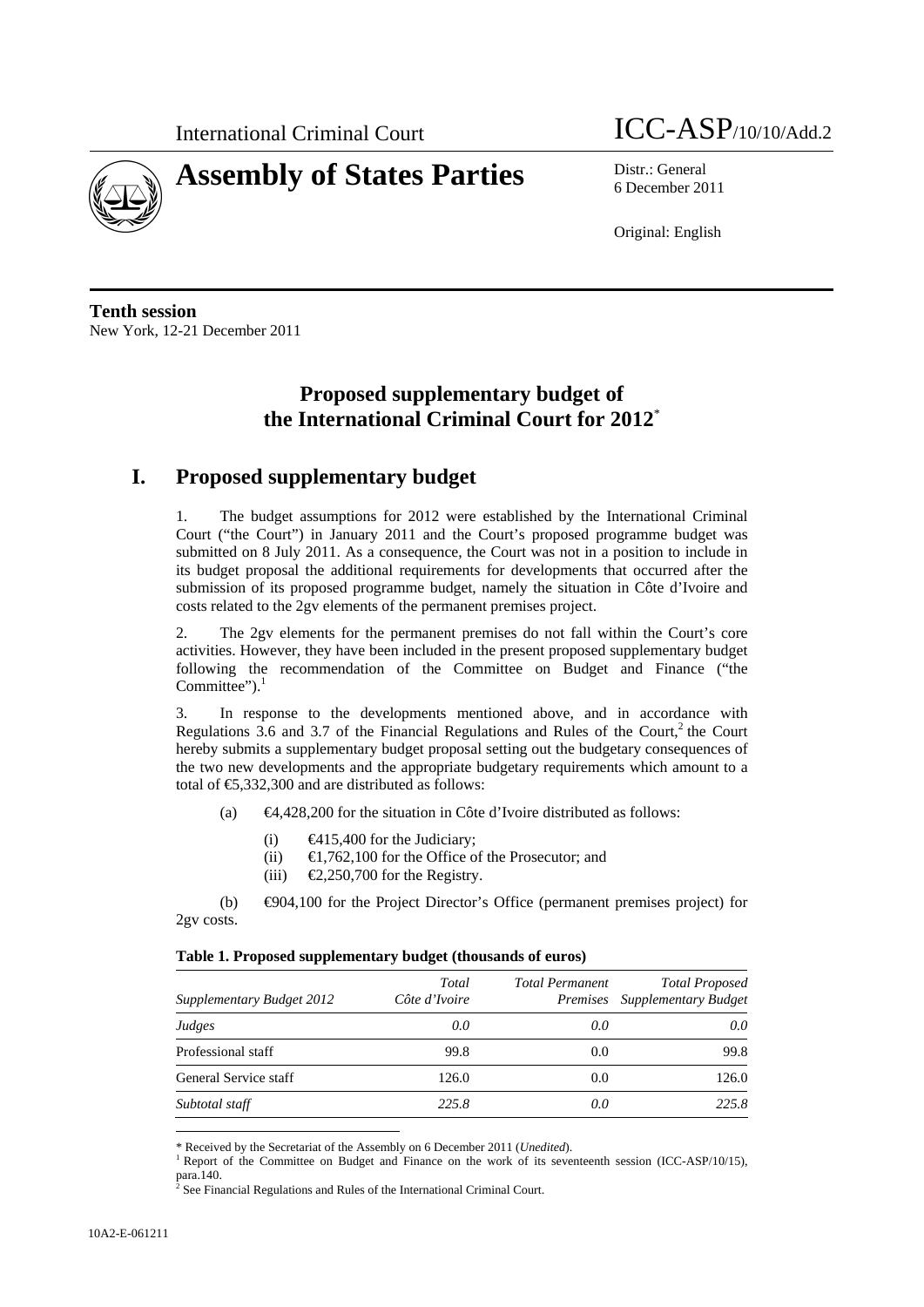| Supplementary Budget 2012         | Total<br>Côte d'Ivoire | <b>Total Permanent</b><br>Premises | <b>Total Proposed</b><br>Supplementary Budget |
|-----------------------------------|------------------------|------------------------------------|-----------------------------------------------|
| General temporary assistance      | 2,302.4                | 456.3                              | 2,758.7                                       |
| Temporary assistance for meetings | 33.2                   | 0.0                                | 33.2                                          |
| Overtime                          | 0.0                    | 0.0                                | 0.0                                           |
| Consultants                       | 65.1                   | 0.0                                | 65.1                                          |
| Subtotal other staff              | 2,400.7                | 456.3                              | 2,857.0                                       |
| Travel                            | 609.0                  | 0.0                                | 609.0                                         |
| Hospitality                       | 0.0                    | 0.0                                | 0.0                                           |
| Contractual services              | 159.6                  | 447.8                              | 607.4                                         |
| Training                          | 0.0                    | 0.0                                | 0.0                                           |
| <b>Counsel for Defence</b>        | 27.6                   | 0.0                                | 27.6                                          |
| <b>Counsel for Victims</b>        | 576.9                  | 0.0                                | 576.9                                         |
| General operating expenses        | 396.4                  | 0.0                                | 396.4                                         |
| Supplies and materials            | 32.2                   | 0.0                                | 32.2                                          |
| Furniture and equipment           | 0.0                    | 0.0                                | 0.0                                           |
| Subtotal non-staff                | 1,801.7                | 447.8                              | 2,249.5                                       |
| <b>Total</b>                      | 4,428.2                | 904.1                              | 5,332.3                                       |

4. The draft resolution of the Assembly of States Parties on the proposed programme budget for 2012, the proposed supplementary budget for 2012, the Working Capital Fund for 2012, the scales of assessments for the apportionment of expenses of the Court, the financing appropriations for 2012 and the Contingency Fund is provided in annex I.

# **II. Proposed supplementary budget – situation in Côte d'Ivoire**

#### **A. Introduction**

5. Following the Prosecutor's letter of 19 May 2011 informing the President of the Court of his intention to submit a request to the Pre-Trial Chamber for authorization to open an investigation into the situation in Côte d'Ivoire for crimes committed since 28 November 2010, the Presidency of the Court assigned the situation in Côte d'Ivoire to Pre-Trial Chamber II on 20 May 2011.

6. After a preliminary examination, the Prosecutor concluded that there was a reasonable basis to believe that crimes within the jurisdiction of the Court had been committed in Côte d'Ivoire since 28 November 2010.

7. On 17 June 2011, the Prosecutor informed victims of war crimes and crimes against humanity allegedly committed in Côte d'Ivoire by any party following the presidential election of 28 November 2010 that he would request authorization from the Pre-Trial Chamber II to open an investigation into such crimes.<sup>3</sup> The victims or their legal representatives had 30 days from this notice to make representations to the Pre-Trial Chamber.

8. On 3 October 2011, Pre-Trial Chamber III granted the Prosecutor's request to commence an investigation in Côte d'Ivoire with respect to alleged crimes within the jurisdiction of the Court committed since 28 November 2010 and continuing crimes that may be committed in the future in the context of this situation. Subsequent to the Prosecutor's *Application Pursuant to Article 58 as to Laurent Kaudou Gbagbo* of 25 October 2011, Pre-Trial Chamber III issued its *Warrant of Arrest for Laurent Koudou* 

 $3$  Article 15(3) of the Rome Statute and Rule 50 of the Rules of Procedure and Evidence.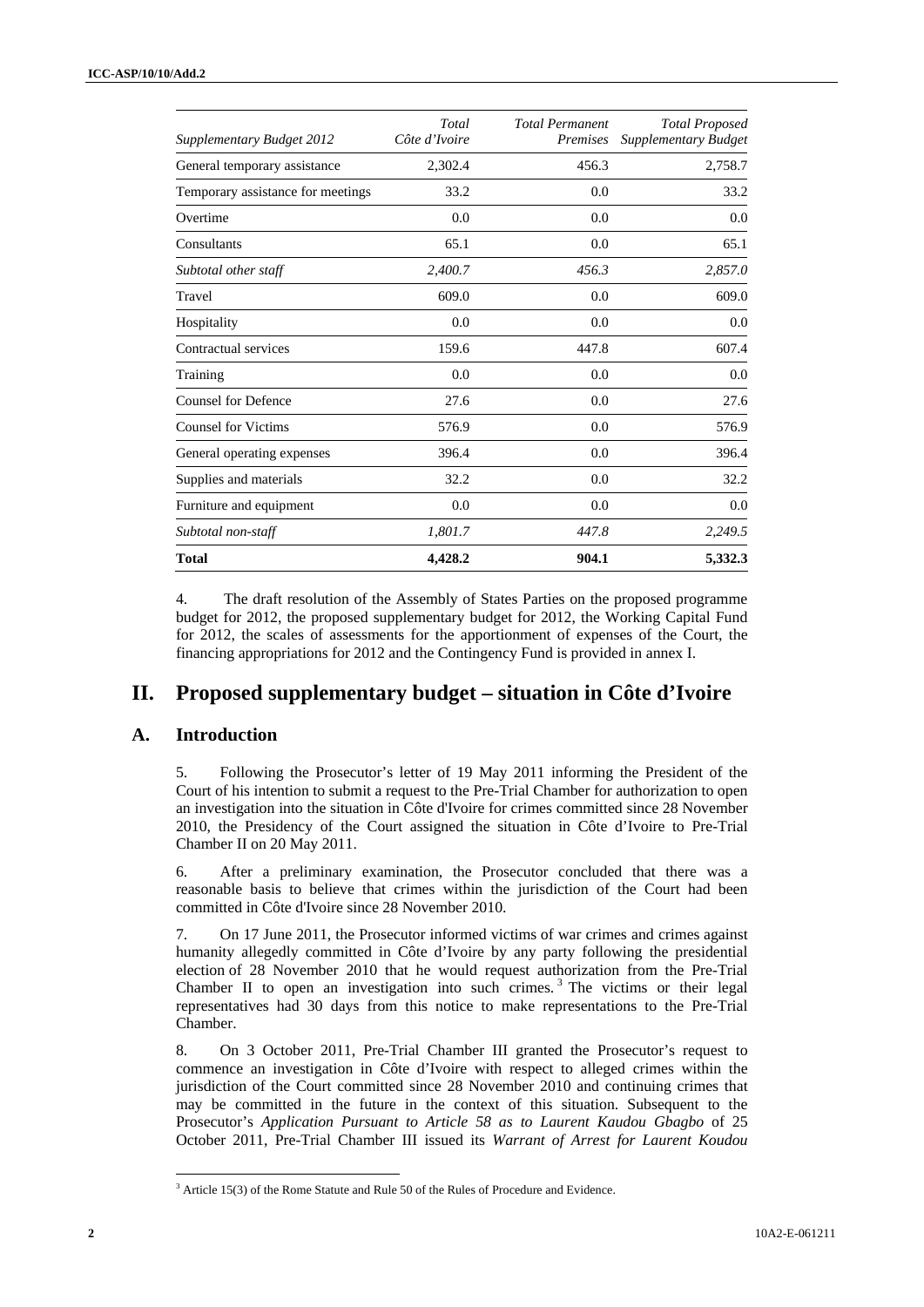$Gbagbo$  on 23 November 2011.<sup>4</sup> On 30 November 2011 the suspect arrived in the ICC Detention Centre in The Hague.

9. Côte d'Ivoire, which is not party to the Rome Statute, had accepted the jurisdiction of the Court on 18 April 2003, pursuant to article 12(3) of the Statute of the Court. Furthermore, on both 14 December 2010 and 3 May 2011, the Presidency of Côte d'Ivoire reaffirmed that State's acceptance of jurisdiction.

10. This is the first time the Court has initiated a case concerning a State which, although not party to the Rome Statute, has accepted the jurisdiction of the Court.

### **B. Financial implications**

11. This budget is based on the assumption that the present investigations will continue and that a confirmation hearing in the case against Laurent Koudou Gbagbo will commence on or around the tentative date of  $18$  June  $2012<sup>5</sup>$  with a decision on the confirmation of charges to follow later in the year. In light of Mr Gbagbo's transfer to the Court on 30 November 2011, the Court requests the necessary resources for continued investigations and pre-trial activities in the case against Mr Gbagbo by way of this supplementary budget. Further assumptions are provided in annex II to this document.

12. It must be noted that this budget document only accounts for those financial implications of the situation in Côte d'Ivoire that are currently foreseeable. Since the outcome of a decision on the confirmation of charges cannot be anticipated, any resources for preparation of a trial will, if incurred in 2012, be subject to a notification to the Contingency Fund.

13. As indicated in the table below, the major additional costs relate to general temporary assistance, temporary assistance for meetings (translation and interpretation), travel, contractual services (including data processing services and public information production costs), anticipated legal aid and general operating expenses (including witness relocation, resettlement, protective measures and communications).

#### **C. Resource requirements**

14. Table 2 provides the proposed financial requirements for the situation in Côte d'Ivoire.

| Supplementary Budget<br>2012 Côte d'Ivoire (CIV) | Total suppl. CIV by<br>Major Programme | Major | Major<br>Programme I Programme II Programme III | Major |
|--------------------------------------------------|----------------------------------------|-------|-------------------------------------------------|-------|
| Judges                                           | 0.0                                    | 0.0   | 0.0                                             | 0.0   |
| Professional staff                               | 99.8                                   | 0.0   | 0.0                                             | 99.8  |
| General Service staff                            | 126.0                                  | 0.0   | 0.0                                             | 126.0 |
| Subtotal staff                                   | 225.8                                  | 0.0   | 0.0                                             | 225.8 |
| General temporary assistance                     | 2,302.4                                | 415.4 | 1,442.6                                         | 444.4 |
| Temporary assistance for meetings                | 33.2                                   | 0.0   | 0.0                                             | 33.2  |
| Overtime                                         | 0.0                                    | 0.0   | 0.0                                             | 0.0   |
| Consultants                                      | 65.1                                   | 0.0   | 20.1                                            | 45.0  |
| Subtotal other staff                             | 2,400.7                                | 415.4 | 1,462.7                                         | 522.6 |

**Table 2.Proposed supplementary budget - Côte d'Ivoire (thousands of euros)** 

<sup>4</sup> ICC-02/11, issued under seal, *ex parte* Prosecution and Registry on 23 November 2011, reclassified on 30 November 2011 following the transfer of the suspect to the ICC Detention Centre in The Hague.<br><sup>5</sup> The tentative date of commencement of the confirmation hearing was set by the Presiding Judge of Pre-Trial

Chamber III during the suspect's Initial Appearance Hearing on 5 December 2011.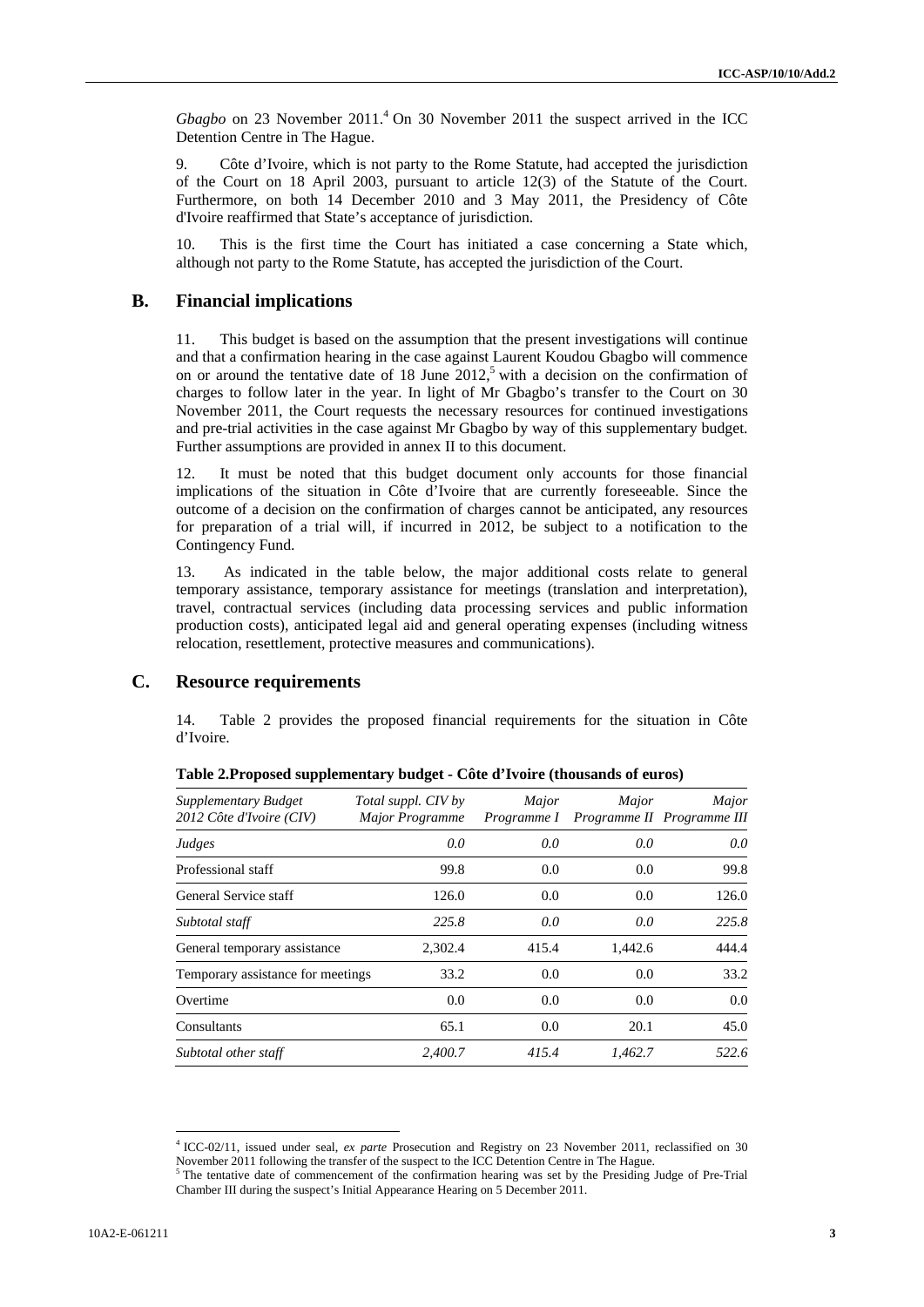| Supplementary Budget<br>2012 Côte d'Ivoire (CIV) | Total suppl. CIV by<br><b>Major Programme</b> | Major<br>Programme I | Major   | Major<br>Programme II Programme III |
|--------------------------------------------------|-----------------------------------------------|----------------------|---------|-------------------------------------|
| Travel                                           | 609.0                                         | 0.0                  | 284.4   | 324.6                               |
| Hospitality                                      | 0.0                                           | 0.0                  | 0.0     | 0.0                                 |
| Contractual services                             | 159.6                                         | 0.0                  | 15.0    | 144.6                               |
| Training                                         | 0.0                                           | 0.0                  | 0.0     | 0.0                                 |
| <b>Counsel for Defence</b>                       | 27.6                                          | 0.0                  | 0.0     | 27.6                                |
| <b>Counsel for Victims</b>                       | 576.9                                         | 0.0                  | 0.0     | 576.9                               |
| General operating expenses                       | 396.4                                         | 0.0                  | 0.0     | 396.4                               |
| Supplies and materials                           | 32.2                                          | 0.0                  | 0.0     | 32.2                                |
| Furniture and equipment                          | $0.0\,$                                       | 0.0                  | 0.0     | 0.0                                 |
| Subtotal non-staff                               | 1,801.7                                       | 0.0                  | 299.4   | 1,502.3                             |
| <b>Total</b>                                     | 4,428.2                                       | 415.4                | 1,762.1 | 2,250.7                             |

## **D. Resources description**

#### **1. Major Programme I - Judiciary**

15. The resource description for the Judiciary is based on the Prosecutor's assumptions that a confirmation of charges hearing will commence on or around the tentative date of 18 June 2012. The initial pre-trial activities of the Chamber (preparation for proceedings, the first appearance of the suspect before the Pre-Trial Chamber, redactions to evidence and applications for participation from victims) will commence in December 2011. In view of the expected workload in preparation for the entire pre-trial phase in 2012, including the Pre-Trial Chamber's decision on the confirmation of charges, the following staff will be required.

16. *Staff costs:* An amount of €415,400 is requested for 36 months of GTA resources at P-2 level and 24 months at General Service level (GS-OL) to provide the necessary pre-trial support for this case. Consistent with the pre-trial related allocation of Judiciary staff in previous cases of a similar size, the requested resources at P-2 level will be mainly used for: the analysis of filings submitted and evidence disclosed by the Office of the Prosecutor (OTP) and the defence; the preparation of summaries to support the work of existing P-3 Legal Officers and the Judges; the assessment of the need for redactions to the evidence tendered by the parties; assistance with the drafting of decisions and orders of the Pre-Trial Chamber (including the decision on the confirmation of charges), as directed by the P-3 Legal Officers and the Judges; specific legal research; and the preparation for hearings and status conferences. The GTA General Services resources (GS-OL) are required to process victims' applications for participation in the proceedings and to assist with the redaction of evidence, general legal research and any other administrative or case management tasks.

|  |  |  |  | Table 3.GTA requirements for the Judiciary (thousands of euros) |
|--|--|--|--|-----------------------------------------------------------------|
|--|--|--|--|-----------------------------------------------------------------|

| Title                               | No. of months | <i>Section</i> | Type       | Grade | Total |
|-------------------------------------|---------------|----------------|------------|-------|-------|
| <b>Chambers</b> (1200)              |               |                |            |       |       |
| Associate / Assistant Legal Officer | 36            | 1200           | <b>GTA</b> | $P-2$ | 275.4 |
| Legal Assistant                     | 24            | 1200           | <b>GTA</b> | GS-OL | 140.0 |

17. It is envisaged that any additional legal support staff who may be required depending on developments in the pre-trial phase in this case will be redeployed from other areas within the Judiciary as necessary, depending on their availability and in the light of future developments in other cases before the Court. No further costs are foreseen at this stage. Initial Pre-Trial activity in December 2011 will be absorbed on an interim basis by existing Judiciary resources.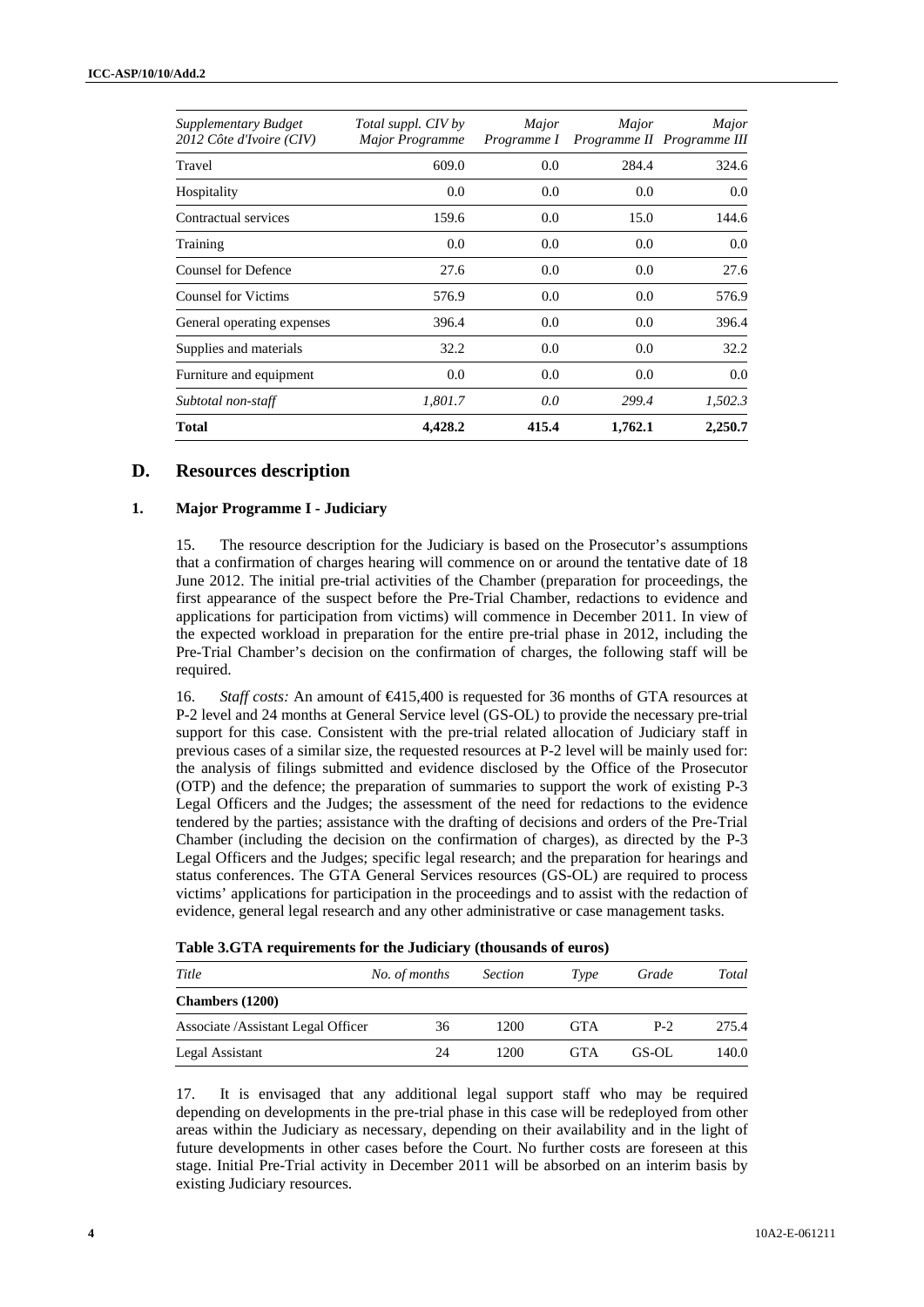18. *Non-staff costs:* Additional costs in the pre-trial phase not related to staff costs will be absorbed by the regular budget.

#### **2. Major Programme II – Office of the Prosecutor**

19. The supplementary budget for Major Programme II is required for pre-trial activities before, during and after the confirmation of charges. The total amount requested for the aforementioned activities for 2012 is  $\in$ 1,762,100.

20. *Staff costs*: Table 4 sets out the GTA requirements of the Office of the Prosecutor.

| Table 4. GTA requirements for the Office of the Prosecutor (thousands of euros) |
|---------------------------------------------------------------------------------|
|---------------------------------------------------------------------------------|

| <b>GTA</b> |       |       |
|------------|-------|-------|
|            |       |       |
|            | $P-3$ | 110.9 |
| <b>GTA</b> | GS-OL | 70.0  |
| <b>GTA</b> | GS-OL | 11.7  |
| <b>GTA</b> | $P-1$ | 91.5  |
|            |       |       |
| <b>GTA</b> | $P-3$ | 110.9 |
| <b>GTA</b> | $P-2$ | 91.8  |
| <b>GTA</b> | $P-2$ | 91.8  |
| <b>GTA</b> | GS-OL | 70.0  |
| <b>GTA</b> | GS-OL | 70.0  |
| <b>GTA</b> | GS-OL | 70.0  |
|            |       |       |
| <b>GTA</b> | $P-4$ | 134.1 |
| <b>GTA</b> | $P-4$ | 134.1 |
| <b>GTA</b> | $P-3$ | 110.9 |
| <b>GTA</b> | $P-1$ | 91.5  |
| <b>GTA</b> | $P-2$ | 91.8  |
|            |       |       |
|            |       |       |

21. Consistent with previous requests arising from the transfer of accused persons to the Court and pertaining to pre-trial activities for the confirmation of charges, a pre-trial capacity Joint Team will be established, comprising not only prosecution staff but also one cooperation/analysis expert from the Jurisdiction, Complementarity and Cooperation Division (JCCD)) and three Investigation Division staff to support investigative, admissibility and cooperation issues relevant to the case.

22. No new established posts are requested.

23. A total amount of  $\bigoplus$ , 442,600 is required for GTA contracts. This amount represents a total of 11 GTA professional posts and five GTA GS-OL posts, most of which are for a period of 12 work months.

24. As regards the Investigation Division, there is the need to replace three investigation division staff (one P-3 Investigator, one P-2 Associate Investigator and one P-2 Associate Analyst) in order to free up the corresponding capacity to support the pre-trial capacity Joint Team in the preparation for the confirmation of charges. In addition three GS-OL Legal Reviewers/Data Processing Assistants are required for the accelerated pace of evidence review which a confirmation hearing demands.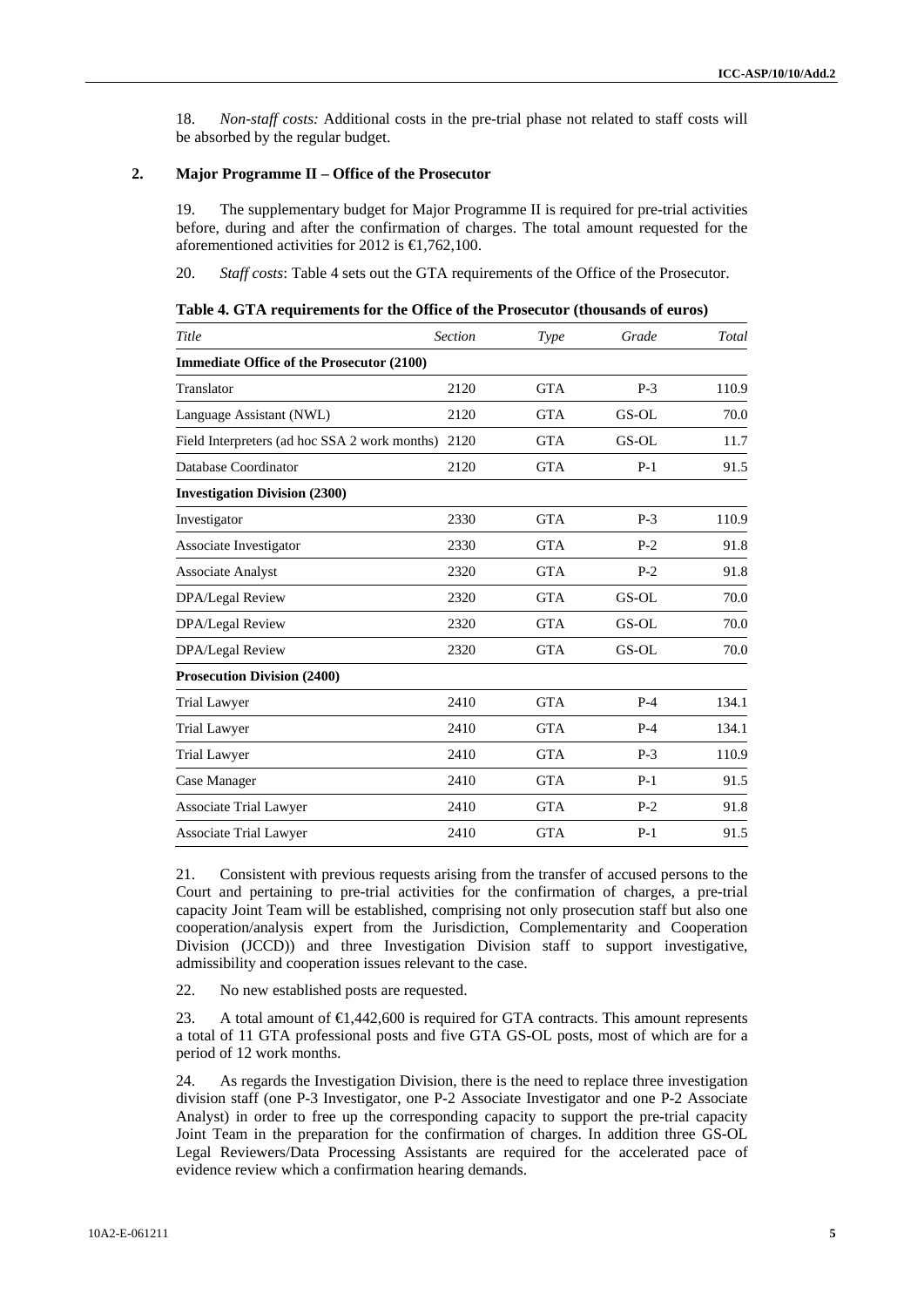25. JCCD staff requirements to support the confirmation of charges will be accommodated by existing established posts and GTA resources provided for by the regular budget.

26. As regards the Prosecution Division, there is a need to expand pre-trial capacity for the filing of submissions with the Pre-Trial Chamber and the ongoing preparation of the case for trial. The supplementary budget requirement for GTA in this regard comprises two P-4 Trial Lawyers, one P-3 Trial Lawyer, one P-2 Associate Trial Lawyer and one P-1 Assistant Trial Lawyer.

27. In addition, one P-1 Case Manager (GTA) will be required for the situation in Côte d'Ivoire in order to provide adequate support for the case as it progresses towards the confirmation of charges stage.

28. With regard to the Services Section, a P-3 Translator is requested to support the accelerated pace of the translation of evidence and to ensure trial readiness. For interpretation and language assistance in non-working languages, two and twelve months of GTA and GS-OL level respectively are requested to support the further investigative and witness follow-up activities necessary to prepare for the confirmation of charges.

29. Additionally, a P-1 Database Coordinator is requested to support disclosure and specific evidence repository searches that will be necessary for the confirmation of charges.

30. An amount of  $\epsilon 20,100$  is requested for consultancy, in order to cover the costs of expert witnesses in the case. This amount represents the equivalent of approximately 1.5 months of expert assistance, reports and/or testimony at P-5 level, including travel costs.

31. *Non-staff costs:* Additional funds in an amount of €284,400 are required to cover the costs of missions for Investigators, Trial Lawyers and support staff, such as Field Interpreters, to contact witnesses and the continued collection of evidence for the confirmation of the charges/trial phase of the case in addition to missions related to public information, cooperation associated with the case. This amount provides for 92 individual missions, 76 of which would be to Côte d'Ivoire or the region.

32. An amount of  $\bigoplus$ 0,000 is requested for the outsourcing of translations related to evidence review and disclosure. A further  $\epsilon$ 5,000 is required for OTP-specific public information activities directly linked to the case.

#### **3. Major Programme III – Registry**

33. As the Organ responsible for the non-judicial aspects of the administration and servicing of the Court, the Registry's budget is largely driven by the level of support required of it by its clients.

34. *Staff costs*: The Registry has made every effort to ensure that its services concerning the situation in Côte d'Ivoire, which are based on the assumptions underpinning the supplementary budget, are provided by existing resources. Limited funds are requested for staff redeployment and GTA contracts.

35. An amount of €99,800 is requested for the redeployment of one P-3 Field Operations Section post from Sudan to Headquarters to address field requirements arising from the new situation.

36. An additional amount of €63,000 is requested for the redeployment of one GS-OL Security and Safety Section post from Sudan to Headquarters, corresponding to one Associate Field Security Officer (Security Lieutenant). Similarly, an amount of €63,000 is requested for the redeployment of one GS-OL post from the Security and Safety Section in Sudan to the Budget and Finance Section at Headquarters in order to respond to the significant increase in workload. In the proposed programme budget for 2012, a request was made for this redeployment mainly to meet the increased workload arising from the new situations of Libya, and now Côte d'Ivoire, which has resulted in a substantial increase in the processing of transactions due to increased staff numbers, new contingency staff recruitments and work associated with arranging staff entitlements, payment, disbursement, payroll, accounting and budget documents. However, the Committee expressed concerns about the redeployment of field positions to Headquarters, making a recommendation that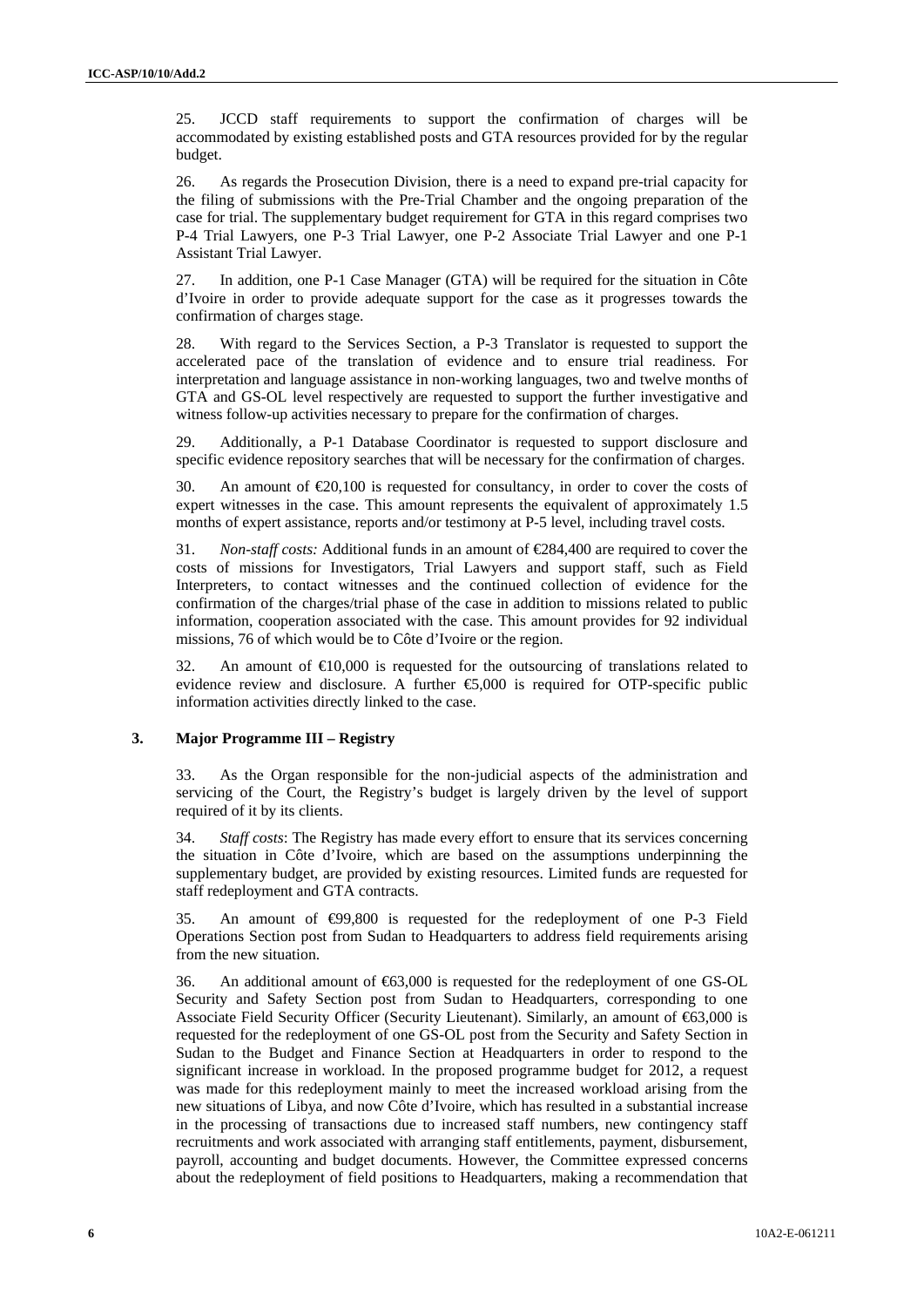no funds be provided in the 2012 proposed programme budget to the Security and Safety Section for this post.

37. An amount of €83,200 is requested for one GTA P-3 Field Security Officer in the Security and Safety Section for nine months as a basic requirement for the situation in Côte d'Ivoire.

38. As concerns the Office of the Public Counsel for Victims, an amount of  $\epsilon$ 5.500 is requested for one GTA P-3 Legal Officer for six months to provide assistance to external legal representatives, to assist victims in accordance with regulation 81 of the Regulations of the Court and/or to provide legal representation for victims.

39. Additional funds in an amount of €70,000 are required for one GTA GS-OL post for twelve months in the Human Resources Section. In the proposed programme budget for 2012, a request was made for the redeployment of one GS-OL post from the Security and Safety Section to the Staff Administration Unit in order to accommodate the staffing needs arising not only from of the increase in and changes to staff duties but also the increased administrative workload resulting from higher numbers of staff members and their dependents. The incumbent would be responsible for establishing clear conditions of service and applying them consistently to all organs, developing and implementing clear guidelines on contract extension, by linking contract extension to the performance appraisal system, further developing the generic appraisal criteria and reinforcing systems to ensure consistency and the uniform application of the appraisal system throughout the Court.

An amount of  $\epsilon$ 73,900 is needed for one GTA P-3 Operations Coordinator and Protection Advisor for eight months in the Victims and Witnesses Unit to manage the Initial Response Systems (IRS) and other local protective measures, and to coordinate the overall activities in the areas of responsibility.

41. As regards the Victims Participation and Reparations Section, an amount of €161,800 is requested for one GTA P-2 Associate Legal Officer for 12 months to act as legal focal point for the legal analysis of victims' applications for participation in the proceedings, draft filings, respond to orders of the Chambers, process and analyse said applications, prepare for the filing of submissions, organise redactions and to establish the framework for organising the common legal representation of participating victims. One GS-OL Data Processing Assistant is also required to process applications for participation received by the Court (scanning, registration and data entry).

| Title                                                 | <b>Section</b> | Type       | Grade | Total |
|-------------------------------------------------------|----------------|------------|-------|-------|
| Office of the Registrar (3100)                        |                |            |       |       |
| Field Security Officer                                | 3140           | <b>GTA</b> | $P-3$ | 83.2  |
| Legal Officer                                         | 3192           | <b>GTA</b> | $P-3$ | 55.5  |
| <b>Common Administrative Services Division (3200)</b> |                |            |       |       |
| Human Resources Assistant                             | 3220           | <b>GTA</b> | GS-OL | 70.0  |
| <b>Division of Court Services (3300)</b>              |                |            |       |       |
| <b>Operations Coordinator and Protection Advisor</b>  | 3350           | <b>GTA</b> | $P-3$ | 73.9  |
| Associate Legal Officer                               | 3360           | <b>GTA</b> | $P-2$ | 91.8  |
| Data Processing Assistant                             | 3360           | <b>GTA</b> | GS-OL | 70.0  |

**Table 5. GTA requirements for the Registry (thousands of euros)** 

42. An amount of €33,200 is requested for temporary assistance in respect of the services provided by the Court Interpretation and Translation Section at meetings, for the translation and revision of texts concerning victims' applications for participation and the confirmation of charges and interpretation provided during the confirmation hearing.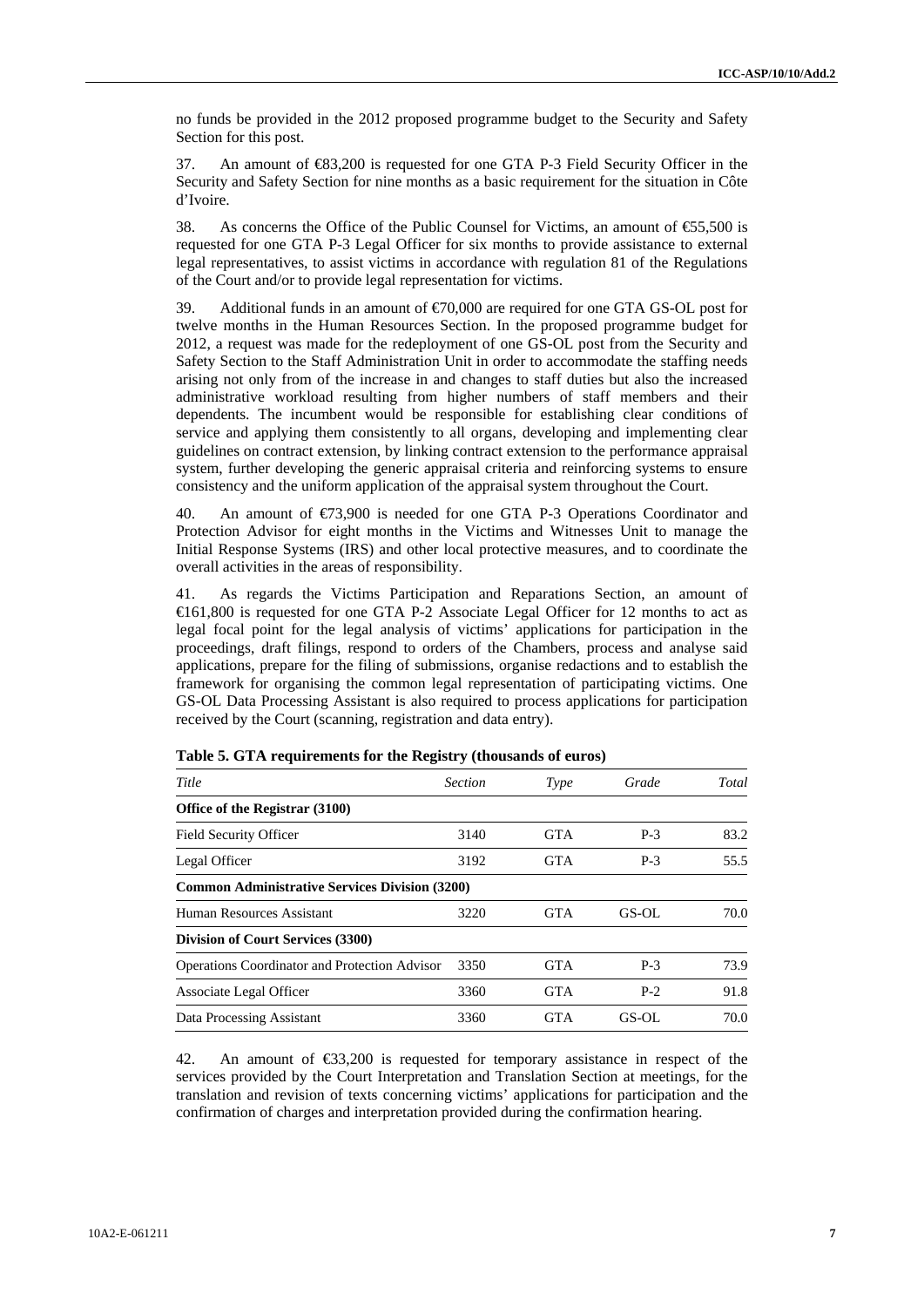43. Consultants are required by the Victims Participation and Reparations Section to conduct a detailed mapping of victims' communities, to assess potential intermediaries, including in the diaspora, and to research identification documents submitted by applicants. The amount requested is  $\epsilon$ 45,000.

44. *Non-staff costs*: Additional funds of  $\text{\textsterling}324,600$  are needed to cover the travel costs of Registry missions concerning:

- (a) The negotiation of agreements with governments and private companies;
- (b) Coordination, assessment and inspection activities related to security and safety;
- (c) Missions related to field operations;
- (d) Meetings with victims represented by the Office of Public Counsel for Victims;
- (e) Escorting witnesses appearing before the Court;
- (f) Internal support activities related to victim participation; and
- (g) The briefing of outreach staff.

45. An amount of €144,600 is required for contractual services to guarantee effective communication between Côte d'Ivoire and Headquarters, provide transport during inspection/assessment missions, arrange meetings with victims and intermediaries (related to meeting venues, accommodation and local travel) and cover costs associated with public information and outreach meetings in the field, the printing of information material, the production of TV and radio broadcasts and the need for increased storage space for evidentiary material collected by the OTP.

46. Duty counsel missions are planned to Côte d'Ivoire and the need for two defence teams for victims is envisaged for 2012. The required amount for legal aid is €604,500.

47. General operating expenses for €396,400 mainly include costs related to the provision of support services such as cost-sharing for the UN Security Management System, increased mobile phone roaming and data coverage, extra custody officers for detention, vehicle rental, witness relocation, resettlement and other protective measures, as well as referrals of witnesses for support and the establishment of the IRS in two areas of operation.

48.  $\bigoplus$   $\bigoplus$   $2,200$  is required for supplies and materials, including uniforms for security and detention staff, fuel and equipment to protect confidential information.

# **III. Proposed supplementary budget – permanent premises**

## **A. Introduction**

 $\overline{a}$ 

49. The 2gv elements for the permanent premises have been included in the present proposed supplementary budget following the recommendation of the Committee that "to maintain the principle of budgetary integrity, the 2gv costs should normally be contained within the regular budget of the Court." $\delta$  The inclusion of the 2gv elements in the regular budget of the Court accords with the views of the Oversight Committee.<sup>7</sup>

50. In order to capture in a clear and transparent way all of those costs which are unrelated to the construction of the permanent premises in Major Programme VII-1 (Project Director's Office (PDO) (permanent premises)), three programmes have been established in Major Programme VII-1 under the control of the Project Director. The amounts budgeted under each programme shall be approved on a yearly basis subject to the needs of the project until its completion.

<sup>&</sup>lt;sup>6</sup> Report of the Committee on Budget and Finance on the work of its seventeenth session (ICC-ASP/10/15), para.140.<br><sup>7</sup> The Hee

The Hague Working Group, informal consultations on the 2012 budget, 25 October 2011, oral report on the 2012 budget proposal for Major Programme VII-1 by the Chair of the Committee, Mr. Roberto Bellelli (Italy), 24 October 2011, 11:30.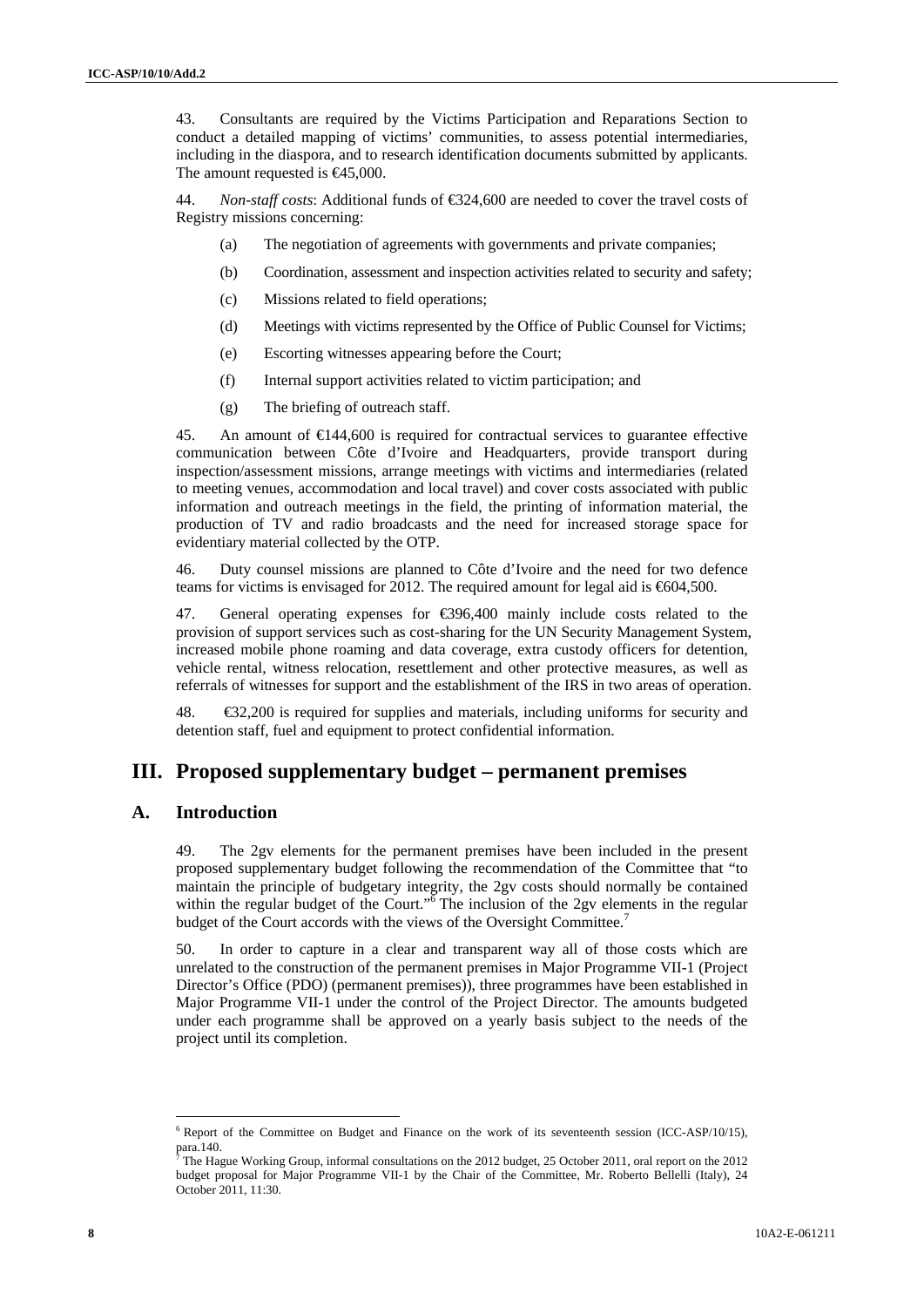51. Programme 7110 (formerly Major Programme VII-1) comprises the Project Director's Office and will focus during 2012 on the continuation and conclusion of the tender for the general contractor and the contract award. Subsequently, the project will move into the construction phase. The resource requirements of the Project Director's Office are contained in the Court's proposed programme budget for 2012.

52. Programme 7120 relates to crucial support provided to the project by the sections of the Court. In order for the sections to be able to provide the necessary support, the Project Director will make funds available for general temporary assistance by concluding service level agreements. Following recommendations by the Committee,<sup>8</sup> these amounts have been removed from the 2gv budget, since the temporary assistance required does not relate exclusively to 2gv budgets but to the project as a whole.

53. Programme 7130 focuses on the 2gv elements which are not part of the construction budget, i.e. costs related to the project but not construction. In accordance with the decision of the Oversight Committee at its eighth meeting on 6 July 2011, these costs will be submitted to the Assembly of States Parties ("the Assembly") every year for the duration of the project, through the Committee.

54. The total proposed budget for Major Programme VII-1, including programmes 7110, 7120 and 7130, stands at 1,450.5 thousand euros.

# **B. Programme 7120: Staff resources and management support**

#### **1. Introduction**

55. Programme 7120 relates to crucial support provided to the project by the sections of the Court. In 2012 such support will entail procuring a general contractor for the largest and most complex contract ever purchased by the Court. It is essential that the process is handled correctly. Ongoing support will be required for this contract over the lifespan of the project.

56. Service level agreements with the key sections of the Court involved will be formalized by the Project Director's Office and will outline their expected input. The service level agreements will be funded by this programme, leaving the sections involved free to establish temporary support posts to cover the staff time required.

57. Court staff will be required for the duration of the permanent premises project. The current estimated cash flow for the next five years is as follows:

| $\epsilon$ <i>million</i> | 2012 | 2013 | 2014 | 2015 | 2016 | <b>Total</b> |
|---------------------------|------|------|------|------|------|--------------|
| Programme 7120            | 0.4  | 0.5  | 0.6  | 0.6  | O. I | 2.2          |
|                           |      |      |      |      |      |              |

| Expected results         |                                                                                                 |                          | Performance indicators                                                                                                                 | Target 2012 |  |
|--------------------------|-------------------------------------------------------------------------------------------------|--------------------------|----------------------------------------------------------------------------------------------------------------------------------------|-------------|--|
|                          | <b>Objective 1</b>                                                                              |                          |                                                                                                                                        |             |  |
| $\overline{\phantom{a}}$ | To provide the permanent<br>premises project with the                                           |                          | - Permanent premises project receives from the<br>Court high quality input in a timely manner.                                         | 100\%       |  |
|                          | necessary crucial support<br>functions to meet the project's<br>strategic goals and objectives. | $\overline{\phantom{m}}$ | The permanent premises project benefits to the<br>greatest extent possible from expertise and<br>experience existing within the Court. | 100%        |  |

<sup>&</sup>lt;sup>8</sup> Report of the Committee on Budget and Finance on the work of its seventeenth session (ICC-ASP/10/15).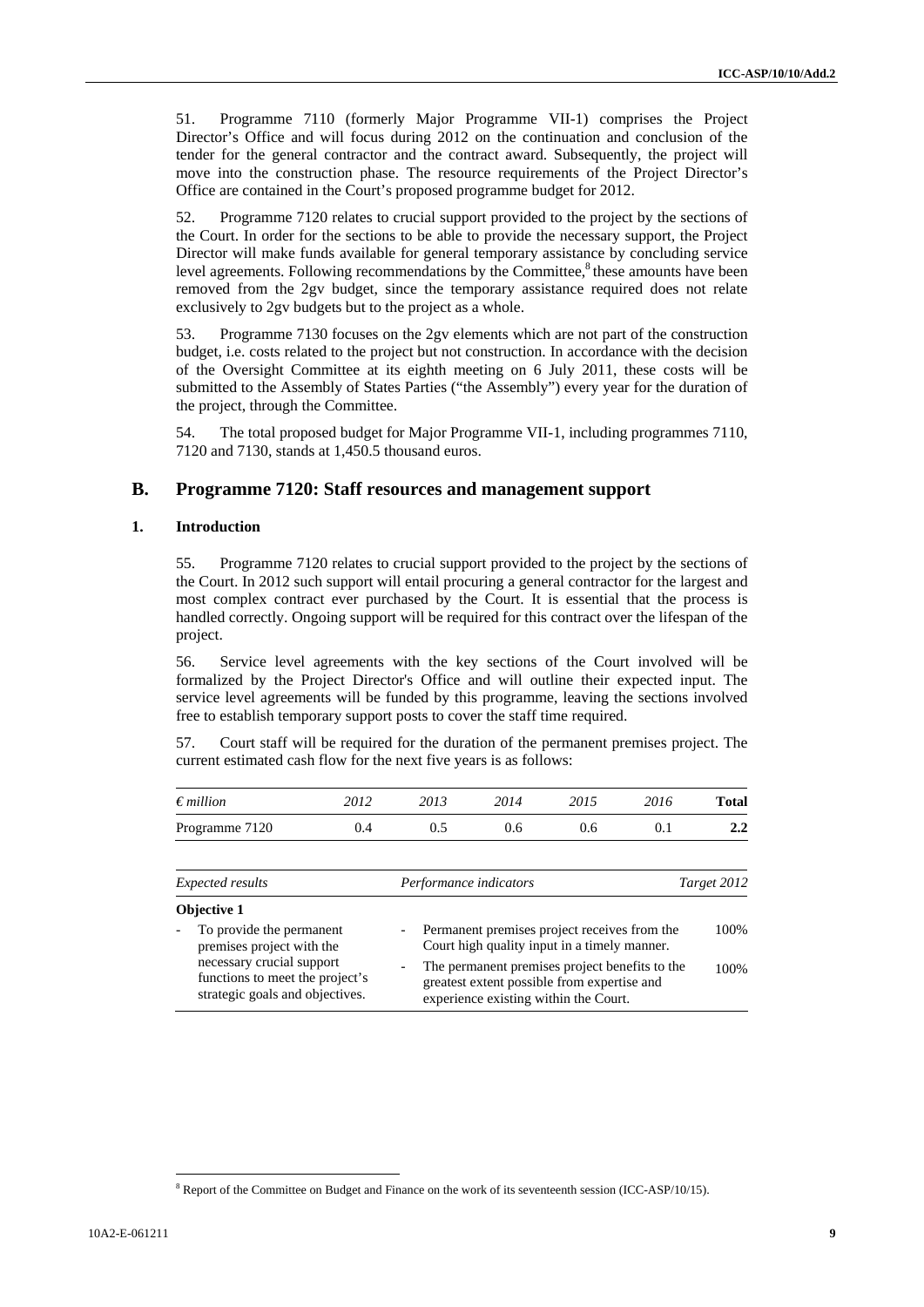#### **2. Staff resources**

#### **Basic resources**

*General temporary assistance* 

58. The financial equivalent of one P-3 position for other support functions (e.g. procurement, legal, translation, budget and finance, audit and General Services Section (GSS)).

59. The financial equivalent of one GS-OL position for other support functions (e.g. procurement, legal, translation, budget and finance, audit and GSS).

60. The financial equivalent of one Project Manager Officer (P-2) in the Facilities Management Unit.

61. The financial equivalent of one Project Manager Officer (P-2) in the Security and Safety Section.

62. The financial equivalent of one Project Manager Officer (P-2) in the Information and Communication Technology Section.

63. The specific budgeted costs for 2012 for each of the above GTA positions are detailed in the table below.

| Elements                                                                                                                                            | 2012 budget requested |
|-----------------------------------------------------------------------------------------------------------------------------------------------------|-----------------------|
| Financial equivalent of one P-3 position for other support functions<br>(e.g. procurement, legal, translation, budget and finance, audit and GSS)   | $\bigoplus$ 10,900    |
| Financial equivalent of one GS-OL position for other support functions<br>(e.g. procurement, legal, translation, budget and finance, audit and GSS) | $\epsilon$ 70,000     |
| Financial equivalent of one Project Manager Officer FMU (P-2)                                                                                       | $\bigoplus$ 1,800     |
| Financial equivalent of one Project Manager Officer SSS (P-2)                                                                                       | $\bigoplus$ 1,800     |
| Financial equivalent of one Project Manager Officer ICTS (P-2)                                                                                      | $\bigoplus$ 1,800     |
| <b>ICC</b> staff total                                                                                                                              | €456,300              |

### **C. Programme 7130: 2gv elements (non-integrated user equipment)**

#### **1. Introduction**

64. Resolution ICC-ASP/9/Res.1 requires the Court, in consultation with the Project Director, to identify and quantify other costs related to the project which are not directly related to construction ("Box 4 costs") before 1 March 2011.

65. Box 4 consists of two components: (i) the integrated user equipment or 3gv elements, belonging to the construction budget; and (ii) the non-integrated user equipment or 2gv elements, currently estimated at  $\epsilon$ 17.6 million. Programme 7130 focuses only on the 2gv elements which are part of Box 4.

66. The Oversight Committee decided at its eighth meeting on 6 July 2011 that 2gv costs be submitted to the Assembly every year for the duration of the project, through the Committee.

67. Budget for the 2gv elements will be required for the duration of the permanent premises project. The current estimated cash flow for the next five years is as follows:

| $\epsilon$ <i>million</i> | 2012 | 2013 | 2014 | 2015 | 2016 | Total |
|---------------------------|------|------|------|------|------|-------|
| Programme 7130            |      |      |      |      |      | 17.5  |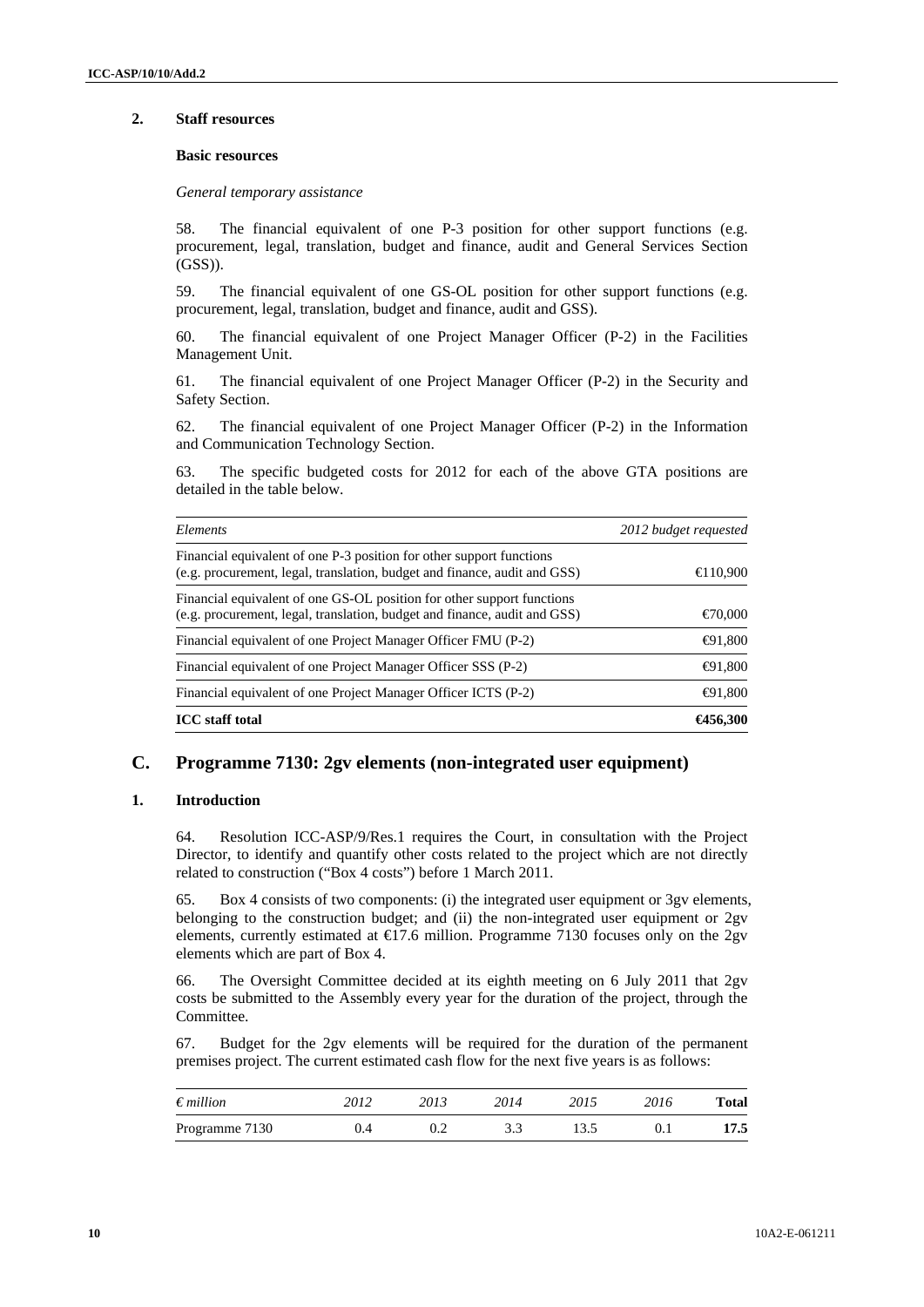| <i>Expected results</i>                                                                                                                                                                |                          | Performance indicators                                                       | Target 2012 |  |
|----------------------------------------------------------------------------------------------------------------------------------------------------------------------------------------|--------------------------|------------------------------------------------------------------------------|-------------|--|
| <b>Objective 1</b><br>To provide the permanent premises project with the<br>necessary 2gv elements (non-integrated equipment)<br>to meet the project's strategic goals and objectives. |                          | Timely input and support to<br>meet the project's timeline.                  | 100\%       |  |
| <b>Objective 2</b>                                                                                                                                                                     |                          |                                                                              |             |  |
| To manage the resources and support in an effective<br>and efficient way by continuously striving for<br>synergies.                                                                    | $\overline{\phantom{0}}$ | To reduce the overall budget<br>for 2gy elements by at least<br>10% by 2016. | 100\%       |  |

#### **2. Staff resources**

#### **Basic resources**

*Contractual services* 

68. The required consultancy services are set out below.

(a) ICT: assistance in defining and monitoring requirements related to the design, technical assistance related to patching, labelling and administration of Main Equipment Rooms and Satellite Equipment Rooms.

(b) security: assistance in defining and monitoring requirements related to design, technical assistance related to programming the security and safety systems and key plan.

(c) *Arbo* (verification of the compliance of conditions in the workplace with the law).

(d) mobility management: implementation of mobility policy and coordination of the commuting plan.

(e) logistics: feasibility study of move scenarios.

(f) communication events and liaising with the neighbourhood.

| Elements             | 2012 budget requested |
|----------------------|-----------------------|
| Contractual services | $\bigoplus$ 447.800   |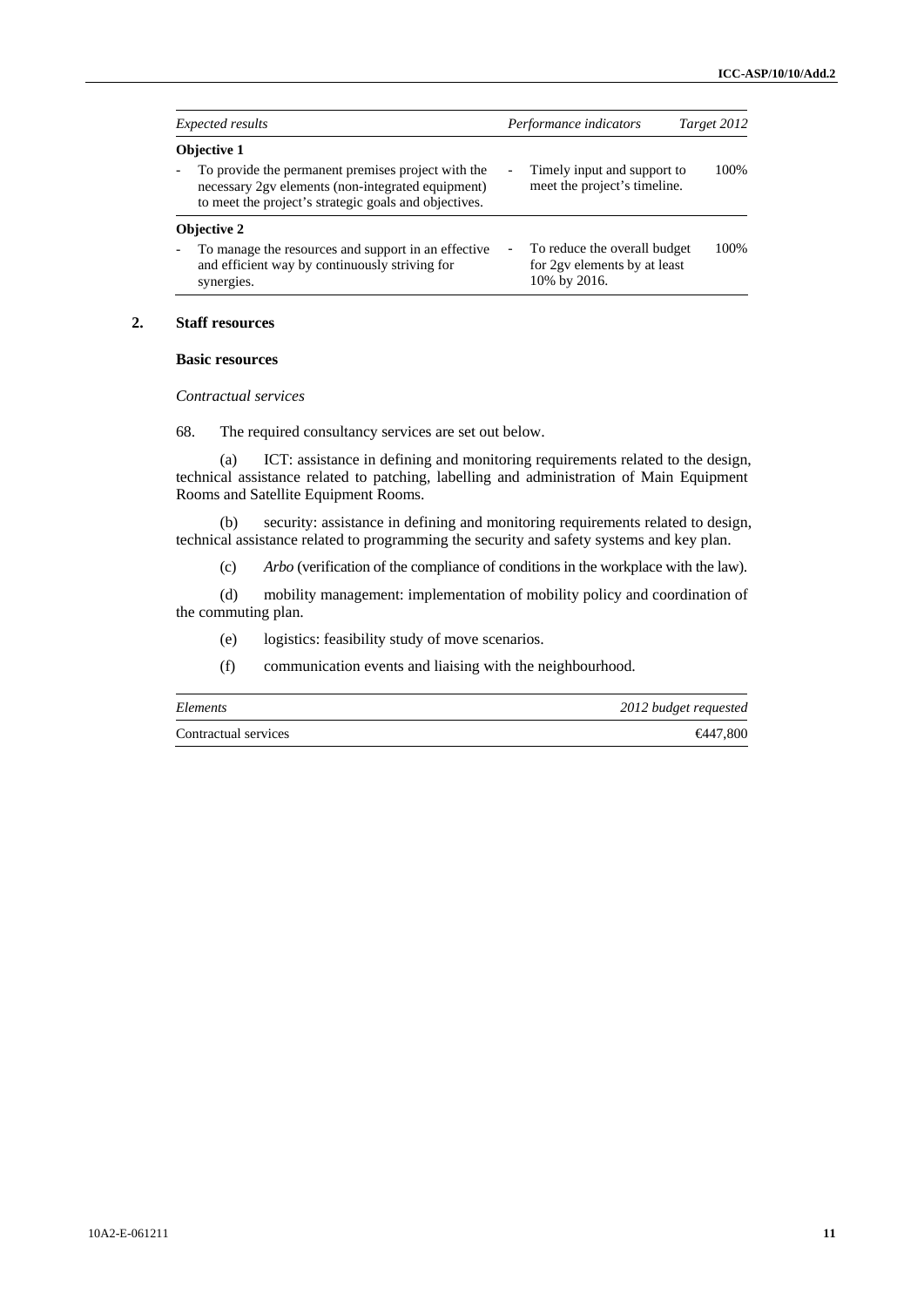# **Annex I**

**Draft Resolution of the Assembly of States Parties on the proposed programme budget for 2012, the Working Capital Fund for 2012, scale of assessments for the apportionment of expenses of the International Criminal Court, financing appropriations for 2012 and the Contingency Fund** 

#### *The Assembly of States Parties,*

*Having considered* the proposed programme budget for 2012 and the proposed supplementary budget for 2012 of the International Criminal Court and the related conclusions and recommendations on the proposed programme budget for the Court contained in the Report of the Committee on Budget and Finance on the work of its seventeenth session.

# **A. Programme budget for 2012**

1. *Approves* appropriations totalling €123,065,300 for the following appropriation sections:

| Appropriation section                                                  | <i>Thousands of euros</i> |
|------------------------------------------------------------------------|---------------------------|
| Major Programme I<br>- Judiciary                                       | 10,723.7                  |
| Major Programme II<br>- Office of the Prosecutor                       | 33,564.8                  |
| Major Programme III<br>- Registry                                      | 72,166.8                  |
| Major Programme IV<br>- Secretariat of the Assembly of States Parties  | 3,082.9                   |
| Major Programme VI<br>- Secretariat of the Trust Fund for Victims      | 1,755.8                   |
| Major Programme VII-1 - Project Director's Office (permanent premises) | 1,450.5                   |
| Major Programme VII-5 - Independent Oversight Mechanism                | 320.8                     |
| <b>Total</b>                                                           | 123,065.3                 |

2. *Further approves* the following staffing tables for each of the above appropriation sections:

|            |    | Office of the  |                | Assembly of Trust Fund Director's<br>Judiciary Prosecutor Registry States Parties for Victims | Secretariat Secretariat | Project<br><i>Office</i> | Independent<br>Oversight<br>Mechanism | <b>Total</b> |
|------------|----|----------------|----------------|-----------------------------------------------------------------------------------------------|-------------------------|--------------------------|---------------------------------------|--------------|
| <b>USG</b> |    |                |                |                                                                                               |                         |                          |                                       |              |
| ASG        |    | $\overline{c}$ |                |                                                                                               |                         |                          |                                       | 3            |
| $D-2$      |    |                |                |                                                                                               |                         |                          |                                       | $\theta$     |
| $D-1$      |    | $\mathcal{L}$  | $\overline{4}$ | 1                                                                                             |                         |                          |                                       | 9            |
| $P-5$      | 3  | 12             | 17             |                                                                                               | 1                       |                          |                                       | 33           |
| $P-4$      | 3  | 29             | 39             | $\mathfrak{D}$                                                                                |                         |                          |                                       | 75           |
| $P-3$      | 21 | 44             | 66             | 1                                                                                             | 3                       |                          |                                       | 135          |
| $P-2$      | 5  | 47             | 61             | 3                                                                                             |                         |                          | 1                                     | 117          |
| $P-1$      |    | 17             | 7              |                                                                                               |                         |                          |                                       | 24           |
| Subtotal   | 32 | 154            | 195            | 7                                                                                             | 5                       | 2                        | 2                                     | 397          |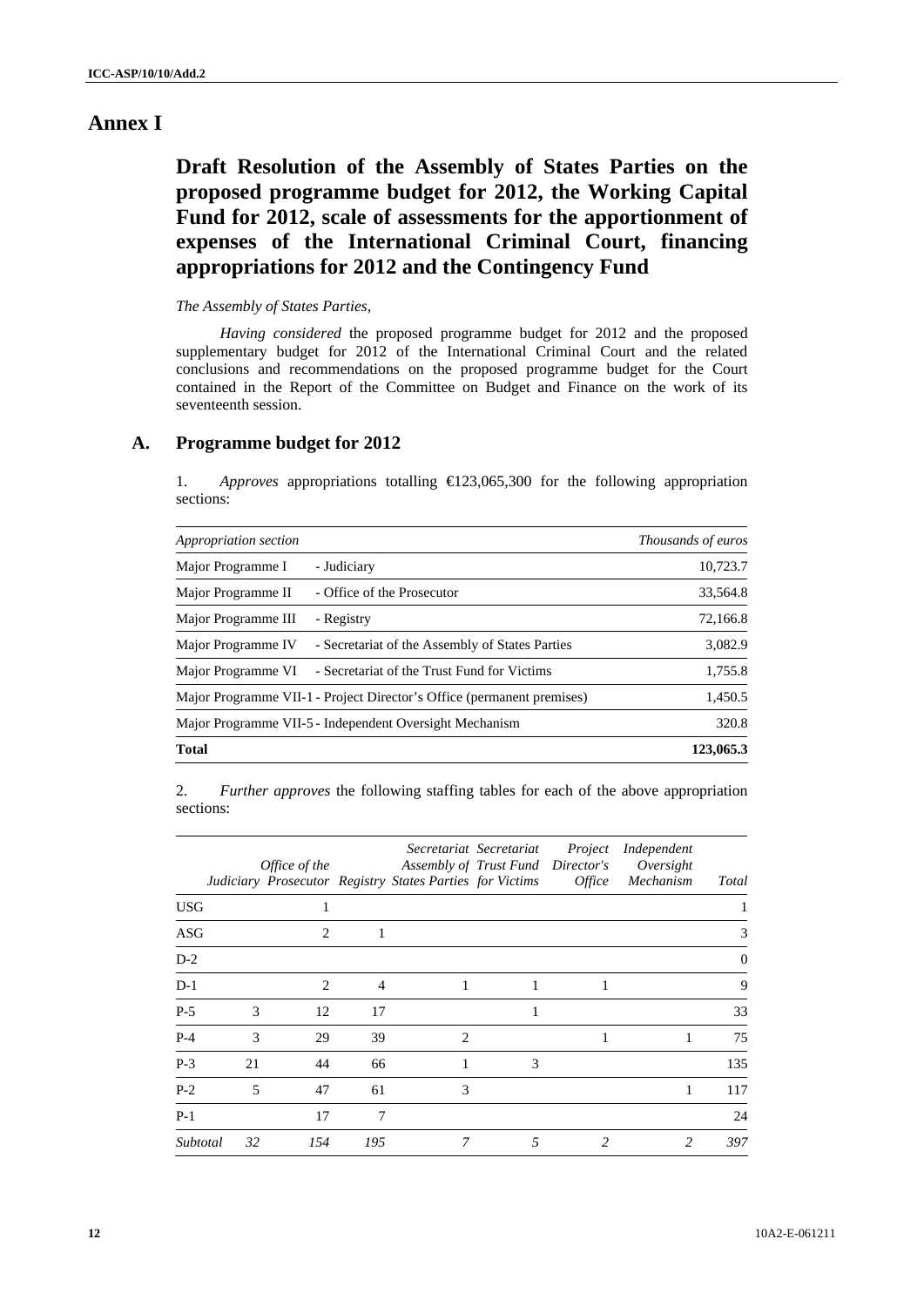|          |    | Office of the |     | Assembly of Trust Fund Director's<br>Judiciary Prosecutor Registry States Parties for Victims | Secretariat Secretariat | Project<br><i>Office</i> | Independent<br>Oversight<br>Mechanism | Total |
|----------|----|---------------|-----|-----------------------------------------------------------------------------------------------|-------------------------|--------------------------|---------------------------------------|-------|
| GS-PL    |    |               |     |                                                                                               |                         |                          |                                       | 21    |
| GS-OL    | 15 | 63            | 267 |                                                                                               |                         |                          |                                       | 351   |
| Subtotal | 16 | 64            | 284 |                                                                                               |                         |                          |                                       | 372   |
| Total    | 48 | 218           | 479 |                                                                                               |                         |                          |                                       | 769   |

### **B. Working Capital Fund for 2012**

*The Assembly of States Parties,* 

*Resolves* that the Working Capital Fund for 2012 shall be established in the amount of €7,405,983, and *authorizes* the Registrar to make advances from the Fund in accordance with the relevant provisions of the Financial Regulations and Rules of the Court.

## **C. Scale of assessment for the apportionment of expenses of the International Criminal Court**

#### *The Assembly of States Parties,*

*Decides* that, for 2012, the contributions of States Parties shall be assessed in accordance with an agreed scale of assessment, based on the scale adopted by the United Nations for its regular budget applied for 2012 and adjusted in accordance with the principles on which that scale is based.<sup>9</sup>

*Notes* that, in addition, any maximum assessment rate for the largest contributors applicable for the United Nations regular budget will apply to the International Criminal Court's scale of assessments.

### **D. Financing appropriations for 2012**

#### *The Assembly of States Parties,*

*Resolves* that, for 2012, budget appropriations amounting to €123,065,300 and the amount for the Working Capital Fund of €7,405,983, approved by the Assembly under part I, paragraph 1, and part II, respectively, of the present resolution, be financed in accordance with regulations 5.1, 5.2 and 6.6 of the Financial Regulations and Rules of the Court.

### **E. Contingency Fund**

*The Assembly of States Parties,* 

*Recalling* its resolutions ICC-ASP/3/Res. 4 establishing the Contingency Fund in the amount of  $\Theta$ 0,000,000 and ICC-ASP/7/Res. 4 that requested the Bureau to consider options for replenishing both the Contingency Fund and the Working Capital Fund,

*Taking note* of the advice of the Committee on Budget and Finance in the reports on the work of its eleventh and thirteenth sessions,

*Taking note* that the Fund should de replenished up to an amount the Assembly deems appropriate, but no less than  $\epsilon$  million,

*Taking note* that the Fund will reach a level below  $\bigoplus$  million by the end of 2011,

- 1. *Decides* to maintain the Contingency Fund at the level of  $\epsilon$  million for 2012;
- 2. *Decides* to replenish the Fund in the amount of  $\epsilon$ 3.4 million in 2012;<sup>10</sup> and

3. *Requests* the Bureau to keep the  $\bigcirc$  million threshold under review in light of further experience on the functioning of the Contingency Fund.

<sup>9</sup> Rome Statute of the International Criminal Court, article 117.

<sup>&</sup>lt;sup>10</sup> The suggested exact amount of replenishment will be communicated by the Court at a later stage.